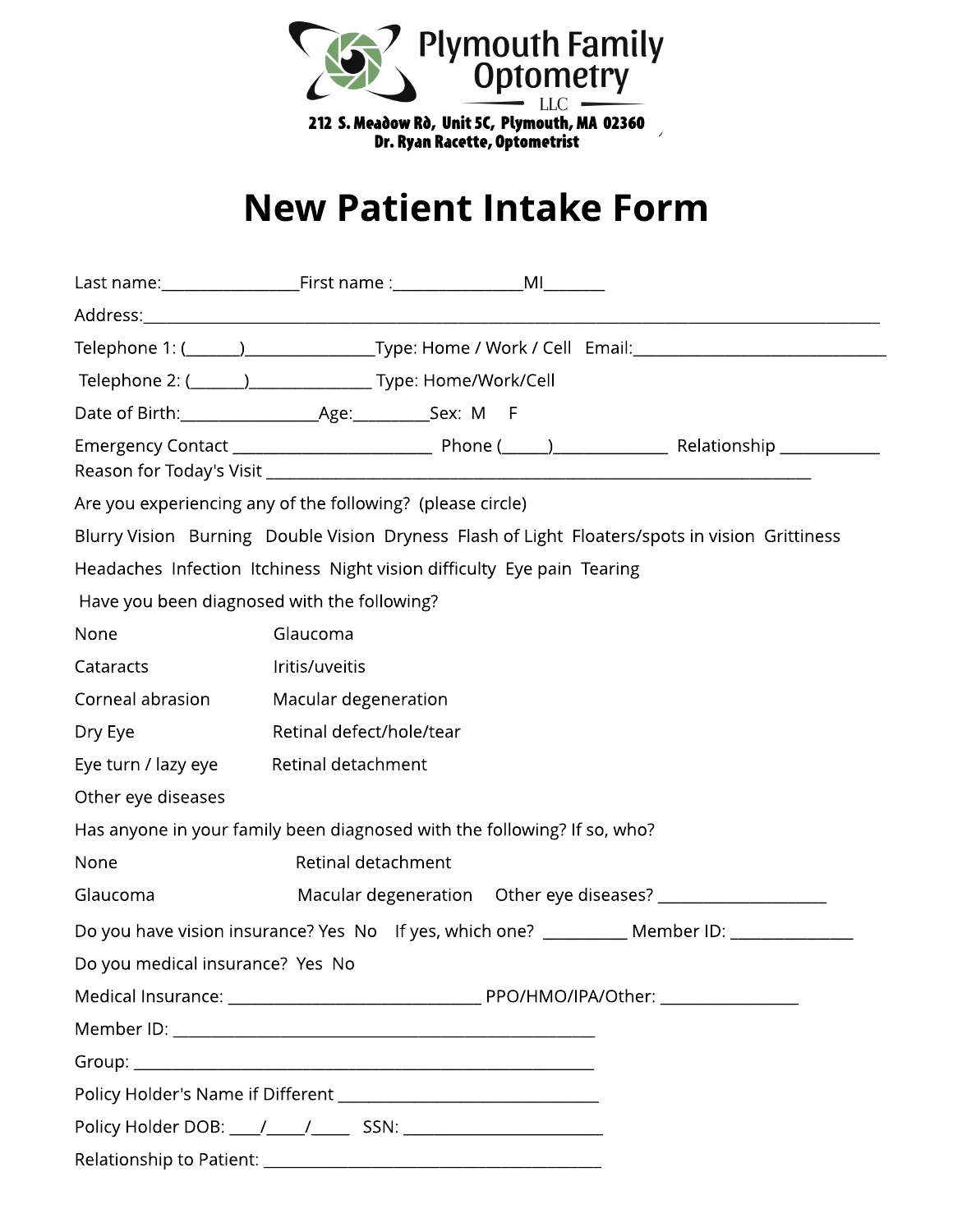## Visual Needs

| How many minutes/hours do you read before you experience fatigue?: _____________ |  |  |  |  |
|----------------------------------------------------------------------------------|--|--|--|--|
| Circle if you have: eyestrain, neck strain, headaches                            |  |  |  |  |
| Do you wear glasses? Yes No                                                      |  |  |  |  |
| Do you wear contact lenses? Yes No                                               |  |  |  |  |
| Would you benefit from thinner, lighter lenses? Yes No                           |  |  |  |  |
| Do you have sensitivity to bright lights? Yes No                                 |  |  |  |  |
| Do you have a pair of sunglasses? Yes No                                         |  |  |  |  |
| Do you have computer vision problems? Yes No                                     |  |  |  |  |
| Do you have back-up glasses? Yes No                                              |  |  |  |  |
| Do you have problems with glare/reflections? Yes No                              |  |  |  |  |
| Do you spend a lot time outdoors? Yes No                                         |  |  |  |  |
| Do you have computer glasses? Yes No                                             |  |  |  |  |
|                                                                                  |  |  |  |  |
| <b>Medical History</b>                                                           |  |  |  |  |
|                                                                                  |  |  |  |  |
|                                                                                  |  |  |  |  |

Current Medications and Dose (include eye drops, over the counter, supplements, aspirin, and oral contraceptives)

\_\_\_\_\_\_\_\_\_\_\_\_\_\_\_\_\_\_\_\_\_\_\_\_\_\_\_\_\_\_\_\_\_\_\_\_\_\_\_\_\_\_\_\_\_\_\_\_\_\_\_\_\_\_\_\_\_\_\_\_\_\_\_\_\_\_\_\_\_\_\_\_\_\_\_\_\_\_\_\_\_\_\_\_\_\_\_\_\_\_\_\_\_\_\_\_\_\_\_\_\_\_\_\_\_\_\_\_\_

 $\_$  ,  $\_$  ,  $\_$  ,  $\_$  ,  $\_$  ,  $\_$  ,  $\_$  ,  $\_$  ,  $\_$  ,  $\_$  ,  $\_$  ,  $\_$  ,  $\_$  ,  $\_$  ,  $\_$  ,  $\_$  ,  $\_$  ,  $\_$  ,  $\_$  ,  $\_$  ,  $\_$  ,  $\_$  ,  $\_$  ,  $\_$  ,  $\_$  ,  $\_$  ,  $\_$  ,  $\_$  ,  $\_$  ,  $\_$  ,  $\_$  ,  $\_$  ,  $\_$  ,  $\_$  ,  $\_$  ,  $\_$  ,  $\_$  ,

 $\_$  ,  $\_$  ,  $\_$  ,  $\_$  ,  $\_$  ,  $\_$  ,  $\_$  ,  $\_$  ,  $\_$  ,  $\_$  ,  $\_$  ,  $\_$  ,  $\_$  ,  $\_$  ,  $\_$  ,  $\_$  ,  $\_$  ,  $\_$  ,  $\_$  ,  $\_$  ,  $\_$  ,  $\_$  ,  $\_$  ,  $\_$  ,  $\_$  ,  $\_$  ,  $\_$  ,  $\_$  ,  $\_$  ,  $\_$  ,  $\_$  ,  $\_$  ,  $\_$  ,  $\_$  ,  $\_$  ,  $\_$  ,  $\_$  ,

\_\_\_\_\_\_\_\_\_\_\_\_\_\_\_\_\_\_\_\_\_\_\_\_\_\_\_\_\_\_\_\_\_\_\_\_\_\_\_\_\_\_\_\_\_\_\_\_\_\_\_\_\_\_\_\_\_\_\_\_\_\_\_\_\_\_\_\_\_\_\_\_\_\_\_\_\_\_\_\_\_\_\_\_\_\_\_\_\_\_\_\_\_\_\_\_\_\_\_\_\_\_\_\_\_\_\_\_\_

\_\_\_\_\_\_\_\_\_\_\_\_\_\_\_\_\_\_\_\_\_\_\_\_\_\_\_\_\_\_\_\_\_\_\_\_\_\_\_\_\_\_\_\_\_\_\_\_\_\_\_\_\_\_\_\_\_\_\_\_\_\_\_\_\_\_\_\_\_\_\_\_\_\_\_\_\_\_\_\_\_\_\_\_\_\_\_\_\_\_\_\_\_\_\_\_\_\_\_\_\_\_\_\_\_\_\_\_

\_\_\_\_\_\_\_\_\_\_\_\_\_\_\_\_\_\_\_\_\_\_\_\_\_\_\_\_\_\_\_\_\_\_\_\_\_\_\_\_\_\_\_\_\_\_\_\_\_\_\_\_\_\_\_\_\_\_\_\_\_\_\_\_\_\_\_\_\_\_\_\_\_\_\_\_\_\_\_\_\_\_\_\_\_\_\_\_\_\_\_\_\_\_\_\_\_\_\_\_\_\_\_\_\_\_\_\_\_

\_\_\_\_\_\_\_\_\_\_\_\_\_\_\_\_\_\_\_\_\_\_\_\_\_\_\_\_\_\_\_\_\_\_\_\_\_\_\_\_\_\_\_\_\_\_\_\_\_\_\_\_\_\_\_\_\_\_\_\_\_\_\_\_\_\_\_\_\_\_\_\_\_\_\_\_\_\_\_\_\_\_\_\_\_\_\_\_\_\_\_\_\_\_\_\_\_\_\_\_\_\_\_\_\_\_\_\_\_

\_\_\_\_\_\_\_\_\_\_\_\_\_\_\_\_\_\_\_\_\_\_\_\_\_\_\_\_\_\_\_\_\_\_\_\_\_\_\_\_\_\_\_\_\_\_\_\_\_\_\_\_\_\_\_\_\_\_\_\_\_\_\_\_\_\_\_\_\_\_\_\_\_\_\_\_\_\_\_\_\_\_\_\_\_\_\_\_\_\_\_\_\_\_\_\_\_\_\_\_\_\_\_\_\_\_\_\_\_

\_\_\_\_\_\_\_\_\_\_\_\_\_\_\_\_\_\_\_\_\_\_\_\_\_\_\_\_\_\_\_\_\_\_\_\_\_\_\_\_\_\_\_\_\_\_\_\_\_\_\_\_\_\_\_\_\_\_\_\_\_\_\_\_\_\_\_\_\_\_\_\_\_\_\_\_\_\_\_\_\_\_\_\_\_\_\_\_\_\_\_\_\_\_\_\_\_\_\_\_\_\_\_\_\_\_\_\_\_

\_\_\_\_\_\_\_\_\_\_\_\_\_\_\_\_\_\_\_\_\_\_\_\_\_\_\_\_\_\_\_\_\_\_\_\_\_\_\_\_\_\_\_\_\_\_\_\_\_\_\_\_\_\_\_\_\_\_\_\_\_\_\_\_\_\_\_\_\_\_\_\_\_\_\_\_\_\_\_\_\_\_\_\_\_\_\_\_\_\_\_\_\_\_\_\_\_\_\_\_\_\_\_\_\_\_\_\_\_

Please list all allergies to medications or foods, and seasonal allergies and specific reaction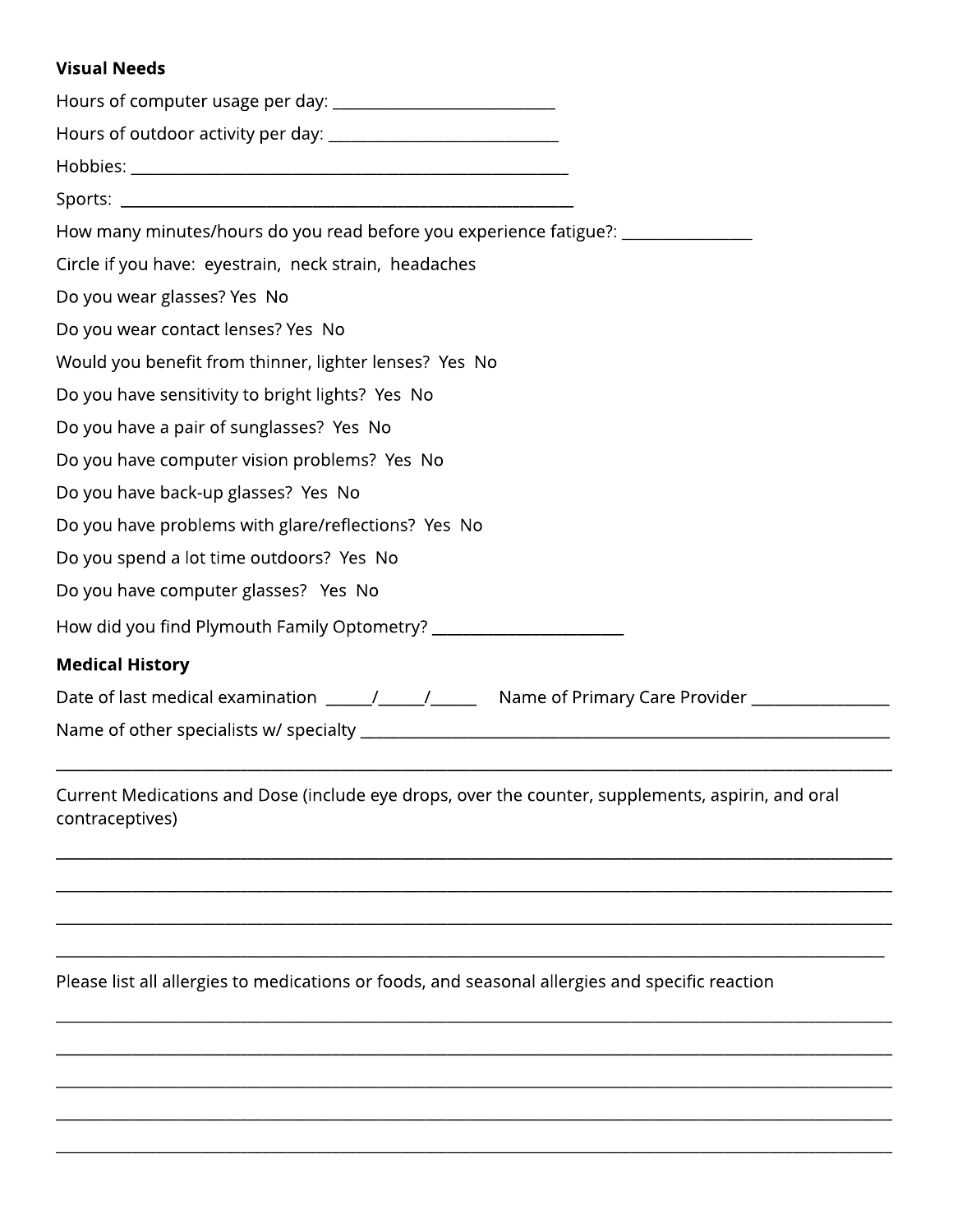List any prior eye surgeries and dates if known (include LASIK, other laser procedures, injections)

\_\_\_\_\_\_\_\_\_\_\_\_\_\_\_\_\_\_\_\_\_\_\_\_\_\_\_\_\_\_\_\_\_\_\_\_\_\_\_\_\_\_\_\_\_\_\_\_\_\_\_\_\_\_\_\_\_\_\_\_\_\_\_\_\_\_\_\_\_\_\_\_\_\_\_\_\_\_\_\_\_\_\_\_\_\_\_\_\_\_\_\_\_\_\_\_\_\_\_\_\_\_\_\_\_\_\_\_\_

\_\_\_\_\_\_\_\_\_\_\_\_\_\_\_\_\_\_\_\_\_\_\_\_\_\_\_\_\_\_\_\_\_\_\_\_\_\_\_\_\_\_\_\_\_\_\_\_\_\_\_\_\_\_\_\_\_\_\_\_\_\_\_\_\_\_\_\_\_\_\_\_\_\_\_\_\_\_\_\_\_\_\_\_\_\_\_\_\_\_\_\_\_\_\_\_\_\_\_\_\_\_\_\_\_\_\_\_\_

 $\_$  ,  $\_$  ,  $\_$  ,  $\_$  ,  $\_$  ,  $\_$  ,  $\_$  ,  $\_$  ,  $\_$  ,  $\_$  ,  $\_$  ,  $\_$  ,  $\_$  ,  $\_$  ,  $\_$  ,  $\_$  ,  $\_$  ,  $\_$  ,  $\_$  ,  $\_$  ,  $\_$  ,  $\_$  ,  $\_$  ,  $\_$  ,  $\_$  ,  $\_$  ,  $\_$  ,  $\_$  ,  $\_$  ,  $\_$  ,  $\_$  ,  $\_$  ,  $\_$  ,  $\_$  ,  $\_$  ,  $\_$  ,  $\_$  ,

 $\_$  ,  $\_$  ,  $\_$  ,  $\_$  ,  $\_$  ,  $\_$  ,  $\_$  ,  $\_$  ,  $\_$  ,  $\_$  ,  $\_$  ,  $\_$  ,  $\_$  ,  $\_$  ,  $\_$  ,  $\_$  ,  $\_$  ,  $\_$  ,  $\_$  ,  $\_$  ,  $\_$  ,  $\_$  ,  $\_$  ,  $\_$  ,  $\_$  ,  $\_$  ,  $\_$  ,  $\_$  ,  $\_$  ,  $\_$  ,  $\_$  ,  $\_$  ,  $\_$  ,  $\_$  ,  $\_$  ,  $\_$  ,  $\_$  ,

List all major injuries, surgeries (other than eye), and hospitalizations you have had

Are you pregnant or nursing? Yes No Do you smoke cigarettes? Yes No If so, how often? \_\_\_\_\_\_\_\_\_\_\_\_\_\_\_\_\_\_\_\_\_\_\_\_\_\_\_\_\_\_\_ Former smoker? Yes No Do you drink alcohol? Yes No If so, how often? Do you use recreational drugs? Yes No Have you ever been exposed to or infected with? HIV Hepatitis Gonorrhea Syphilis Other \_\_\_\_\_\_\_ Occupation \_\_\_\_\_\_\_\_\_\_\_\_\_\_\_\_\_\_\_\_\_\_\_\_\_\_\_\_\_\_\_ Do you currently have or have you ever had problems in the following areas? Diabetes? Yes No If so, what type? \_\_\_\_\_\_ How long ago diagnosed? \_\_\_\_\_ Last A1c reading? \_\_\_\_\_\_ High blood pressure? Yes No How long ago diagnosed? \_\_\_\_\_\_\_ Last BP reading? \_\_\_\_\_ Cardiovascular problems (high cholesterol, heart disease, arrhythmia, cancer) etc? Yes No Endocrine problems (high/low thyroid, cancer, etc) ? Yes No Neurological problems (stroke, numbness, weakness, headaches, paralysis, seizures, cancer, etc)? Yes No Ear, nose, mouth/throat problems (hearing loss, sinus problems, sore throat, cancer, etc)? Yes No Gastrointestinal/liver problems (heartburn, abdominal pain, cirrhosis, hepatitis, cancer, etc)? Yes No Genitourinary problems (discharge, pain, blood in urine, cancer, etc)? Yes No Blood or lymph problems (anemia, leukemia, HIV/AIDS, cancer, etc)? Yes No Skin problems (rashes, excessive dryness, non-healing sores, cancer, etc)? Yes No Musculoskeletal problems (muscle aches, joint pain, swollen joints, arthritis, cancer, etc)? Yes No Psychiatric problems (depression, anxiety, etc.) ? Yes No Respiratory problems (wheezing, cough, asthma, tuberculosis, bronchitis, cancer, etc.)? Yes No Autoimmune diseases (Lupus, Crohn's disease, rheumatoid arthritis)? Yes No Recent fever for more than 10 days, unexpected weight loss or gain, fatigue? Yes No If answered yes to any of the questions above, please specify diagnosis. Also list conditions that were not asked about above

\_\_\_\_\_\_\_\_\_\_\_\_\_\_\_\_\_\_\_\_\_\_\_\_\_\_\_\_\_\_\_\_\_\_\_\_\_\_\_\_\_\_\_\_\_\_\_\_\_\_\_\_\_\_\_\_\_\_\_\_\_\_\_\_\_\_\_\_\_\_\_\_\_\_\_\_\_\_\_\_\_\_\_\_\_\_\_\_\_\_\_\_\_\_\_\_\_\_\_\_\_\_\_\_\_\_\_\_\_

\_\_\_\_\_\_\_\_\_\_\_\_\_\_\_\_\_\_\_\_\_\_\_\_\_\_\_\_\_\_\_\_\_\_\_\_\_\_\_\_\_\_\_\_\_\_\_\_\_\_\_\_\_\_\_\_\_\_\_\_\_\_\_\_\_\_\_\_\_\_\_\_\_\_\_\_\_\_\_\_\_\_\_\_\_\_\_\_\_\_\_\_\_\_\_\_\_\_\_\_\_\_\_\_\_\_\_\_\_

\_\_\_\_\_\_\_\_\_\_\_\_\_\_\_\_\_\_\_\_\_\_\_\_\_\_\_\_\_\_\_\_\_\_\_\_\_\_\_\_\_\_\_\_\_\_\_\_\_\_\_\_\_\_\_\_\_\_\_\_\_\_\_\_\_\_\_\_\_\_\_\_\_\_\_\_\_\_\_\_\_\_\_\_\_\_\_\_\_\_\_\_\_\_\_\_\_\_\_\_\_\_\_\_\_\_\_\_\_

\_\_\_\_\_\_\_\_\_\_\_\_\_\_\_\_\_\_\_\_\_\_\_\_\_\_\_\_\_\_\_\_\_\_\_\_\_\_\_\_\_\_\_\_\_\_\_\_\_\_\_\_\_\_\_\_\_\_\_\_\_\_\_\_\_\_\_\_\_\_\_\_\_\_\_\_\_\_\_\_\_\_\_\_\_\_\_\_\_\_\_\_\_\_\_\_\_\_\_\_\_\_\_\_\_\_\_\_\_

\_\_\_\_\_\_\_\_\_\_\_\_\_\_\_\_\_\_\_\_\_\_\_\_\_\_\_\_\_\_\_\_\_\_\_\_\_\_\_\_\_\_\_\_\_\_\_\_\_\_\_\_\_\_\_\_\_\_\_\_\_\_\_\_\_\_\_\_\_\_\_\_\_\_\_\_\_\_\_\_\_\_\_\_\_\_\_\_\_\_\_\_\_\_\_\_\_\_\_\_\_\_\_\_\_\_\_\_\_